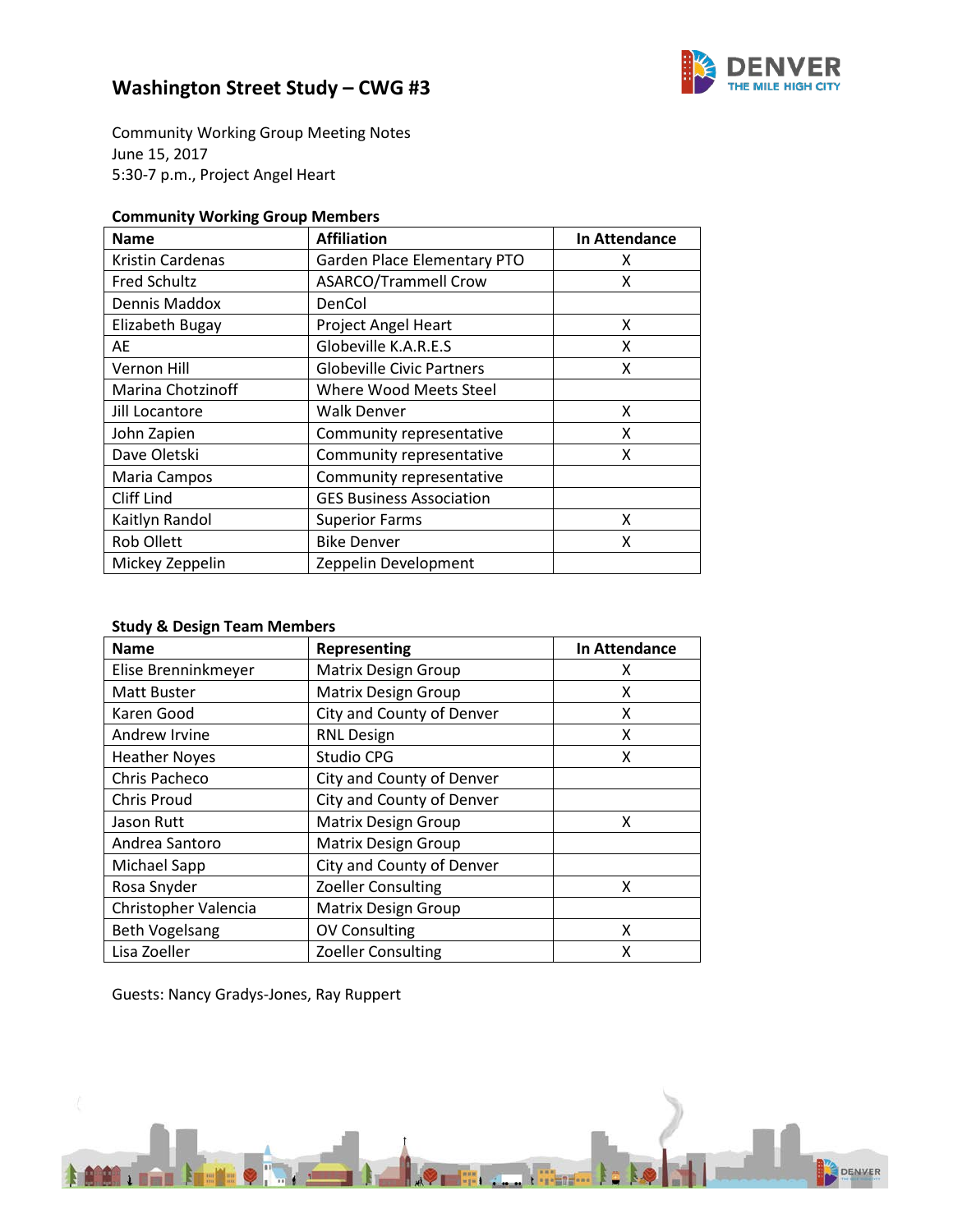

#### **Introduction:**

Karen Good announced that Washington Street made the list of projects recommended to the Mayor for the GO Bond. The request is for \$23 million and has been strongly championed by Councilman Albus Brooks. AE suggested that community members continue to advocate in the GO Bond process.

#### **Schedule Update:**

Jason Rutt presented a revised meeting schedule, with CWG #4 in early August and CWG #5 in early October and public meetings later in August and October.

#### **Review of Open House #1/Survey Results:**

Jason then reviewed the survey results received during the first open house as well as online. He noted that the survey is still open until the end of the month. Jason highlighted public meeting comments made regarding existing conditions and suggestions for improvements. He then presented a matrix of the survey results to date which illustrated priorities for improvements based on character area as well as a ranking of intersections by order of importance. Dedicated bikes lanes, street trees and sidewalks were the top three priority items in every character area. Intersections ranked highest in importance were 45<sup>th</sup>, 47<sup>th</sup> and 51<sup>st</sup> respectively. For these intersections, improvements were ranked, with the top priorities listed in order as sidewalks, pedestrian lighting, dedicated bike lane, traffic calming, street trees and bus stop upgrades.

#### **Comments & Questions by CWG members and visitors:**

John Z commented that it made sense that 45<sup>th</sup> Avenue was a priority intersection because it was the only street that has true connectivity through the neighborhood. He then asked how the prioritized list of improvements fits the \$23 million amount as well as how to advocate to ensure the project does not get removed from the list. Jason stated that it may be possible to have a little more information related to cost at the next meeting. As we progress through the design and develop a rough order of magnitude cost we will compare the estimate to the project budget; Karen stated that historically, once a project is on the list of recommendations submitted to the Mayor, it usually remains on the list. Vern said that the NWC is the reason why this project is a priority on the GO Bond list and so NWC should continue to advocate as well.

#### **Character Zones:**

Andrew Irvine reviewed the existing conditions, opportunities and constraints and streetscape character and elements for each of the character zones; Beth Vogelsang reviewed the corridor analysis for each zone.

#### **Comments from CWG and guests:**

AE raised the missed opportunity at 45<sup>th</sup> with the existing structures built/being built which include a marijuana shop, gas station, McDonalds and a storage facility. She expressed frustration that the City is not supporting the long-term vision for Washington Street by addressing current property use and considering acquisition. Andrew proposed that improvements would increase investment in the area; funds spent now to acquire land instead of on improvements would not result in a business wanting to be on Washington Street, where as funds spent on infrastructure improvements could attract higher quality private development in the future.

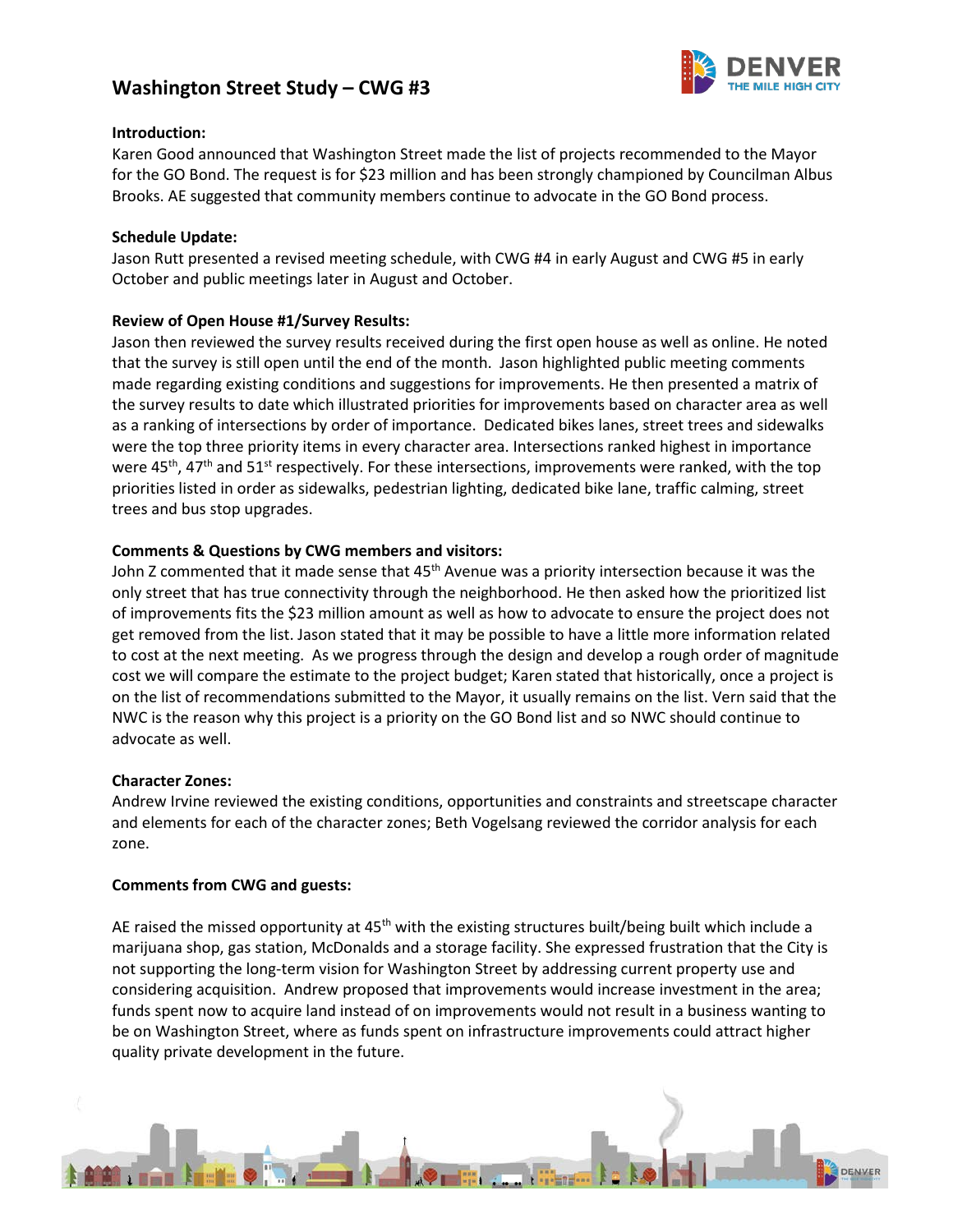

Kristin C acknowledged that the underpass at the rail crossing, on the South Platte River Trail is not officially part of the Washington St study but asked how do we address safety. Karen G responded that although the trail underpass is not formally a part of the Washington Street Study, the South Platte River Trail is part of many conversations going on with City staff and solutions are being sought. John Z added that he would like the Mayor to come to the area to see the problem in person and that he will support making that happen.

Dave O asked if Anna Jones leaving NDCC would impact the advocacy for Washington Street? Karen G responded that the interim director, Todd Wenskoski, has been and will continue to be a strong advocate. Nancy Grandys-Jones added that Tricia Anstey at NDCC is the Globeville, Elyria Swansea (GES) portfolio manager and important to our advocacy efforts as well.

John Zapien asked if terracing is a possibility at the underpass in Zone 1. Andrew said yes. He noted that this entrance to the area is the most challenging.

Vern asked that we consider some kind of gateway feature into Globeville; AE noted that the actual boundary for Globeville is at  $38<sup>th</sup>$  St and we need to place any gateway feature in the correct location to extend the design to the true southern limit of Globeville.

Beth V noted the open space in the right of way on the west side between 46<sup>th</sup> and 47<sup>th</sup>Avenues is owned by CDOT. AE encouraged communicating with CDOT now about this opportunity.

Ray R said that near the interchange, a third turn lane may be needed within the cross section to accommodate future traffic.

Jill L commented that sight lines at the interchange ramps are very difficult for pedestrians and cyclists. Raised pedestrian crossings at the interchange ramps would be good.

Dave O stated we will need to know where the Bettie Cram Drive alignment will be as we get to alternatives for Washington. Karen G responded that this scope will be part of the recently awarded Planning and Placemaking contract. Matrix is on the MIG / StudioInsite team that won the contract. This would allow seamless coordination between Washington Street and the National Western Center (NWC) connections.

Fred S pointed out that the centerline of  $52<sup>nd</sup>$  is the Adams County boundary.

AE asked that our next CWG meeting include a discussion of wayfinding. She would also like to discuss the development of land between Washington St and the South Platte River and how to avoid slicing off a neighborhood amenity if that becomes isolated.

In response to discussion about whether there was a need for a dedicated bike lane on Washington Street, Kristin C. stated that Lincoln Street is a key neighborhood connection for residents and students and that she supported prioritizing bike and pedestrian improvements along Lincoln. In particular it is a primary pathway to and from multiple schools so a bike route would enhance the way it is already being used.